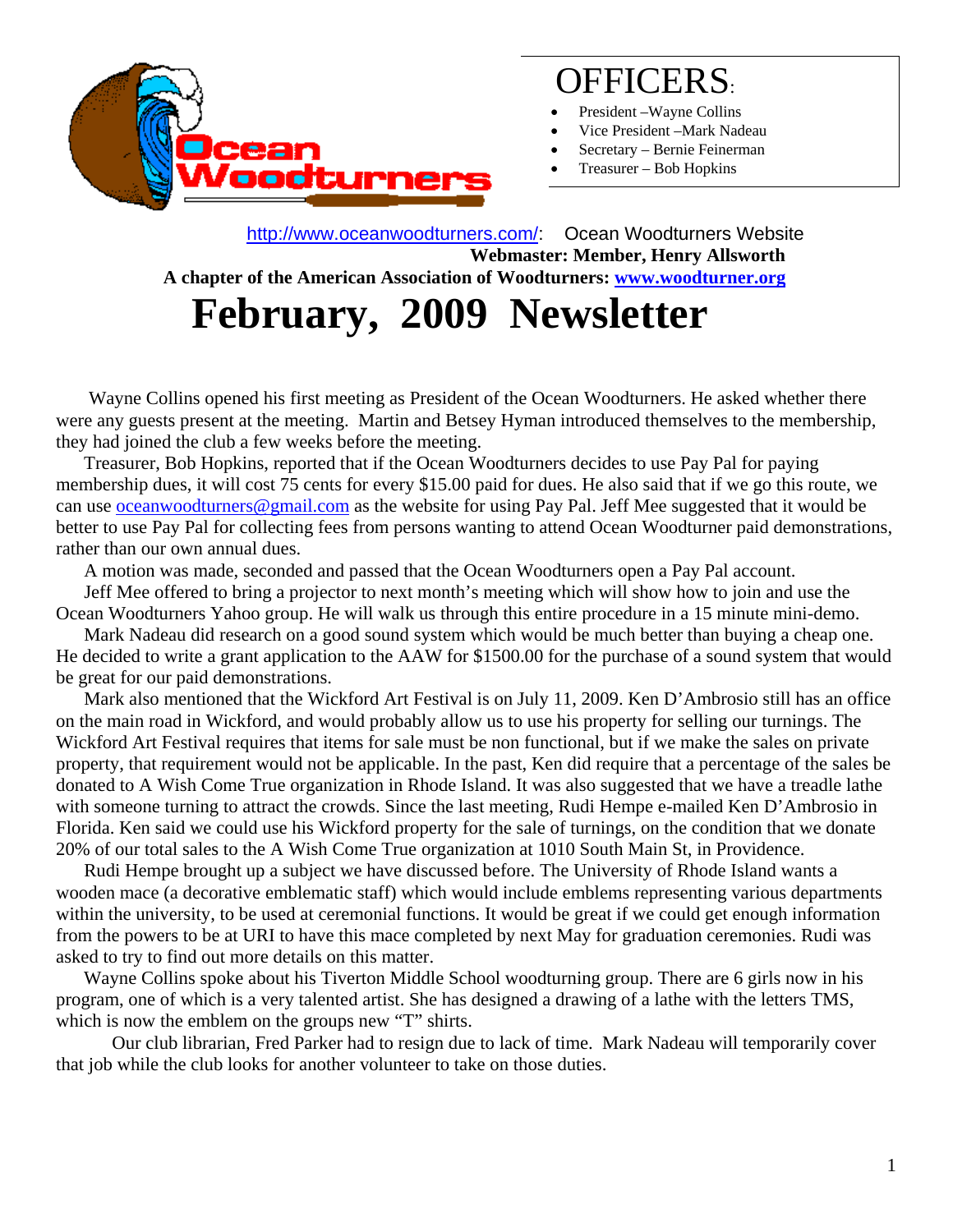### **Show and Tell**



Paul Tavares: a segmented bowl.

Jeff Mee: showed 6 bowls (2 are shown here)







Anthony Scuncio: a wine glass with wooden stem and glass top. (left)

Richard Martin: 1 platter and 1 bowl. Turning for only 2 months, these were his first turnings

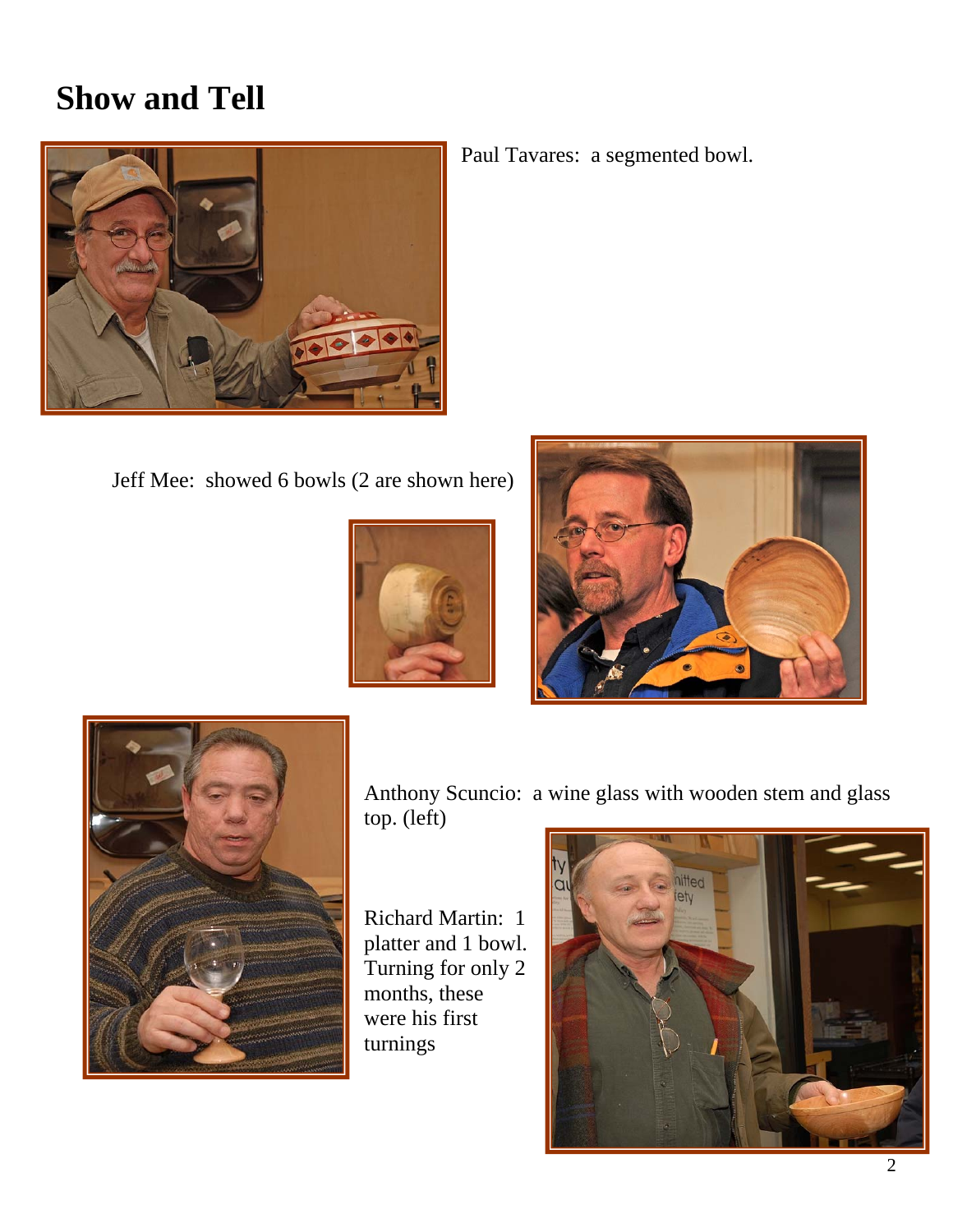### **Next meeting Thursday, February 19, 2009 Woodcraft, 1000 Division St. East Greenwich, RI**

#### **Coming Events**

There is a 2 day Woodturning Symposium in Saratoga Springs, NY Mar 28 & 29 The website www.totallyturning.com has more details

#### **Mini-Demonstration**

Jeff Mee will bring a projector to demonstrate how to set up and use the Yahoo Group **Regular Demo to be announced!**

### **REMINDER**

Its time to renew your membership if you have not already done so. Please send your check for \$15 to Bob Hopkins,

138 River St., Wakefield, RI 02879